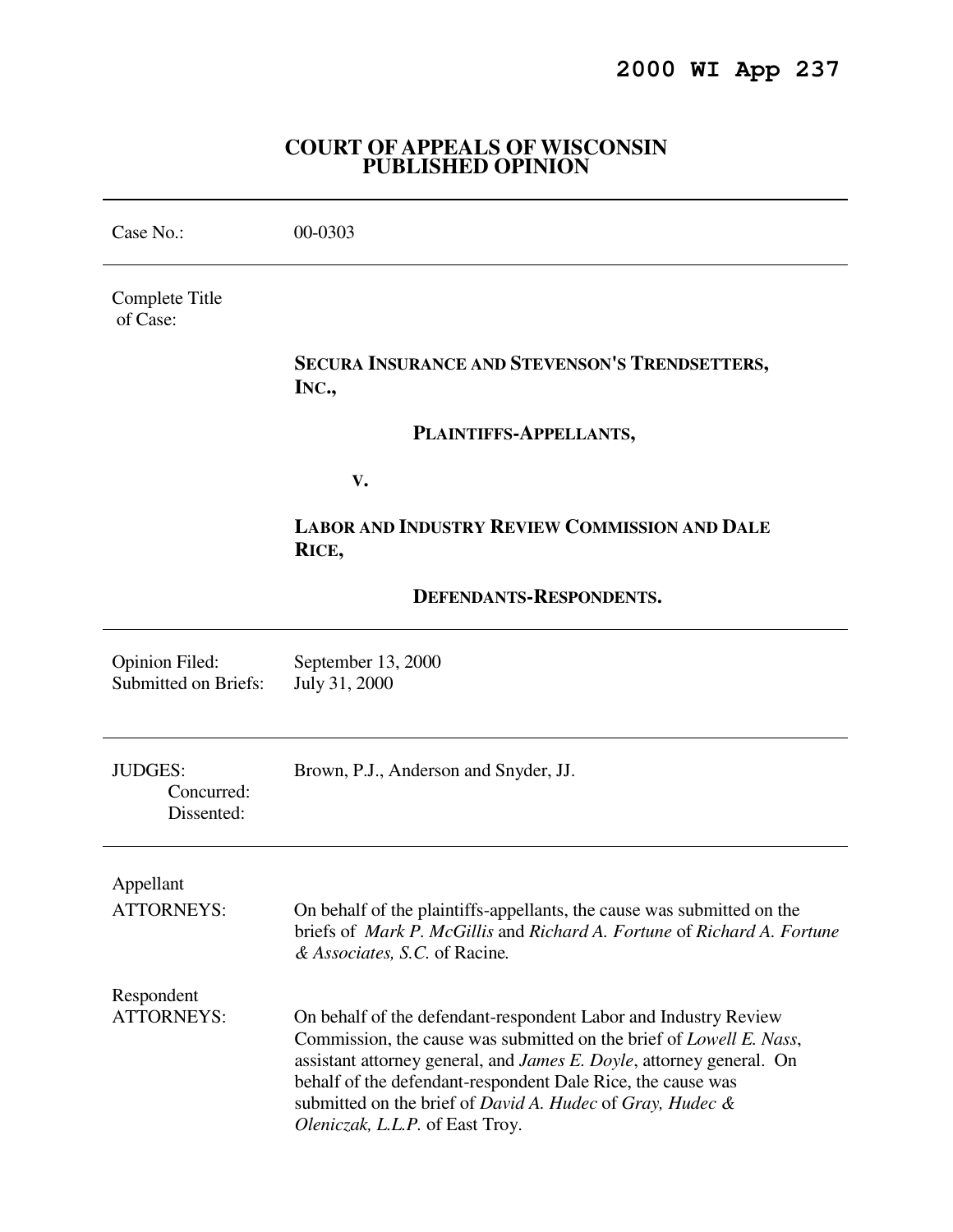# **COURT OF APPEALS DECISION DATED AND FILED**

September 13, 2000

**Cornelia G. Clark Clerk, Court of Appeals of Wisconsin** 

# **2000 WI App 237**

#### **NOTICE**

**This opinion is subject to further editing. If published, the official version will appear in the bound volume of the Official Reports.**

**A party may file with the Supreme Court a petition to review an adverse decision by the Court of Appeals.** *See* **WIS. STAT. § 808.10 and RULE 809.62.** 

**No. 00-0303** 

# **STATE OF WISCONSIN BY IN COURT OF APPEALS**

**SECURA INSURANCE AND STEVENSON'S TRENDSETTERS, INC.,** 

#### **PLAINTIFFS-APPELLANTS,**

 **V.** 

**LABOR AND INDUSTRY REVIEW COMMISSION AND DALE RICE,** 

 **DEFENDANTS-RESPONDENTS.** 

 APPEAL from an order of the circuit court for Walworth County: MICHAEL S. GIBBS, Judge*. Affirmed.*

Before Brown, P.J., Anderson and Snyder, JJ.

 ¶1 SNYDER, J. Stevenson's Trendsetters, Inc. and its insurer, Secura Insurance, appeal from a Labor and Industry Review Commission (LIRC)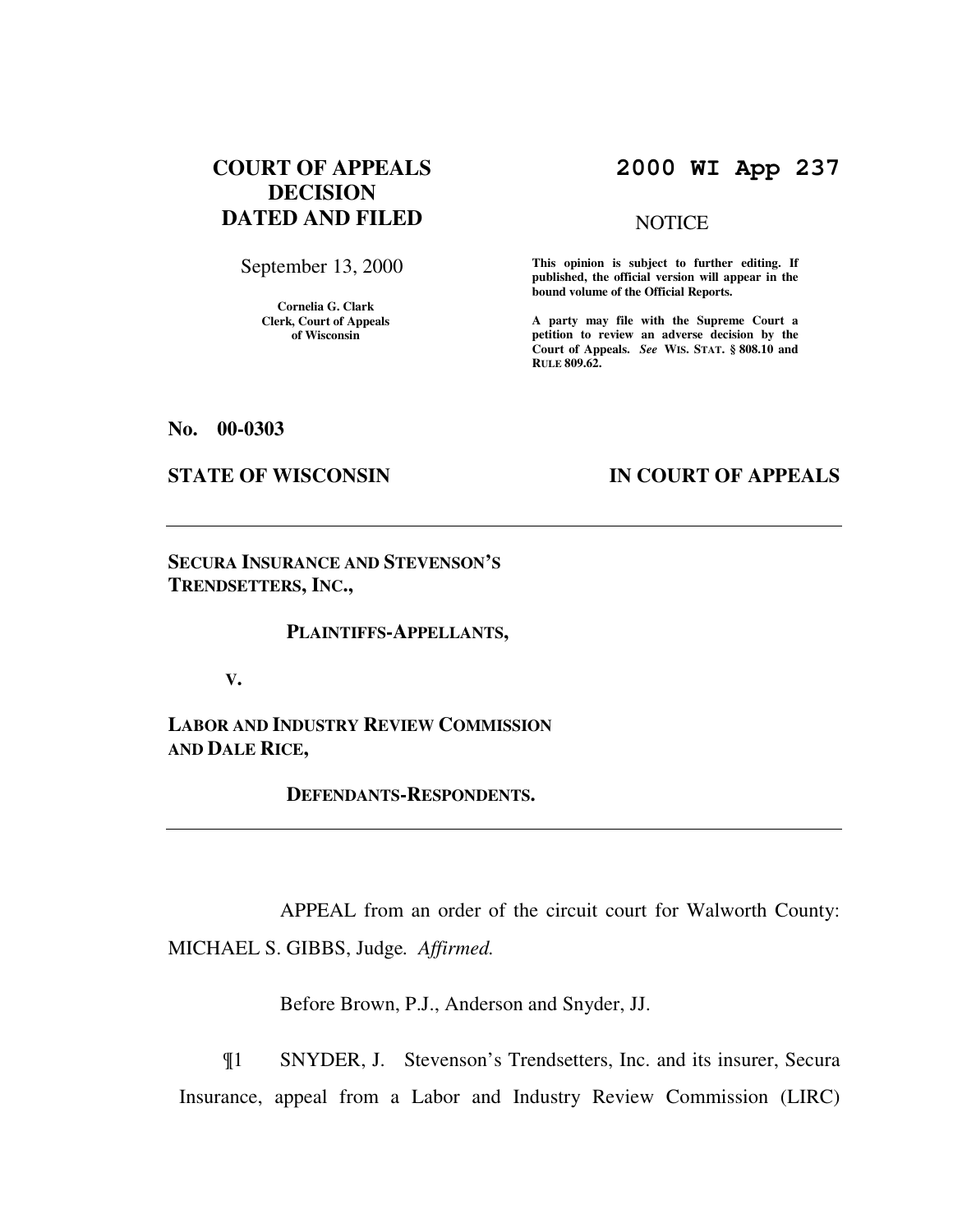decision awarding Dale Rice permanent total disability worker's compensation benefits under WIS. STAT. § 102.44(2) (1997-98).<sup>1</sup> Rice's claim for § 102.44(2) lifetime benefits included both a scheduled injury to his left foot and a nonscheduled injury to his lower back. Secura contends that only the nonscheduled injury can support lifetime benefits under § 102.44(2) and that Rice failed to adequately separate his scheduled and unscheduled injuries; therefore, Rice failed to establish that his permanent total disability was caused by his unscheduled injury. We conclude that § 102.44(2) lifetime benefits are warranted with a combination of scheduled and unscheduled injuries where the applicant establishes that a clear, ascertainable portion of the total disability is attributable to the unscheduled injury or injuries. We therefore affirm the LIRC decision and circuit court order.

#### **BACKGROUND**

 ¶2 Rice was injured on December 15, 1993, while working as a room installer for Stevenson's Trendsetters. Rice was injured when concrete leaked into his work boots, causing chemical burns to both of his feet. While the burns themselves eventually healed, they caused persistent, disabling pain in Rice's left foot. As a result of this disability, Rice developed difficulties with his gait, which produced musculoskeletal complications in his lower back. These complications have been diagnosed alternatively as reflex sympathetic dystrophy and/or complex regional pain syndrome. Rice continues to suffer from pain in

 $\overline{a}$ 

<sup>&</sup>lt;sup>1</sup> All references to the Wisconsin Statutes are to the 1997-98 version unless otherwise noted.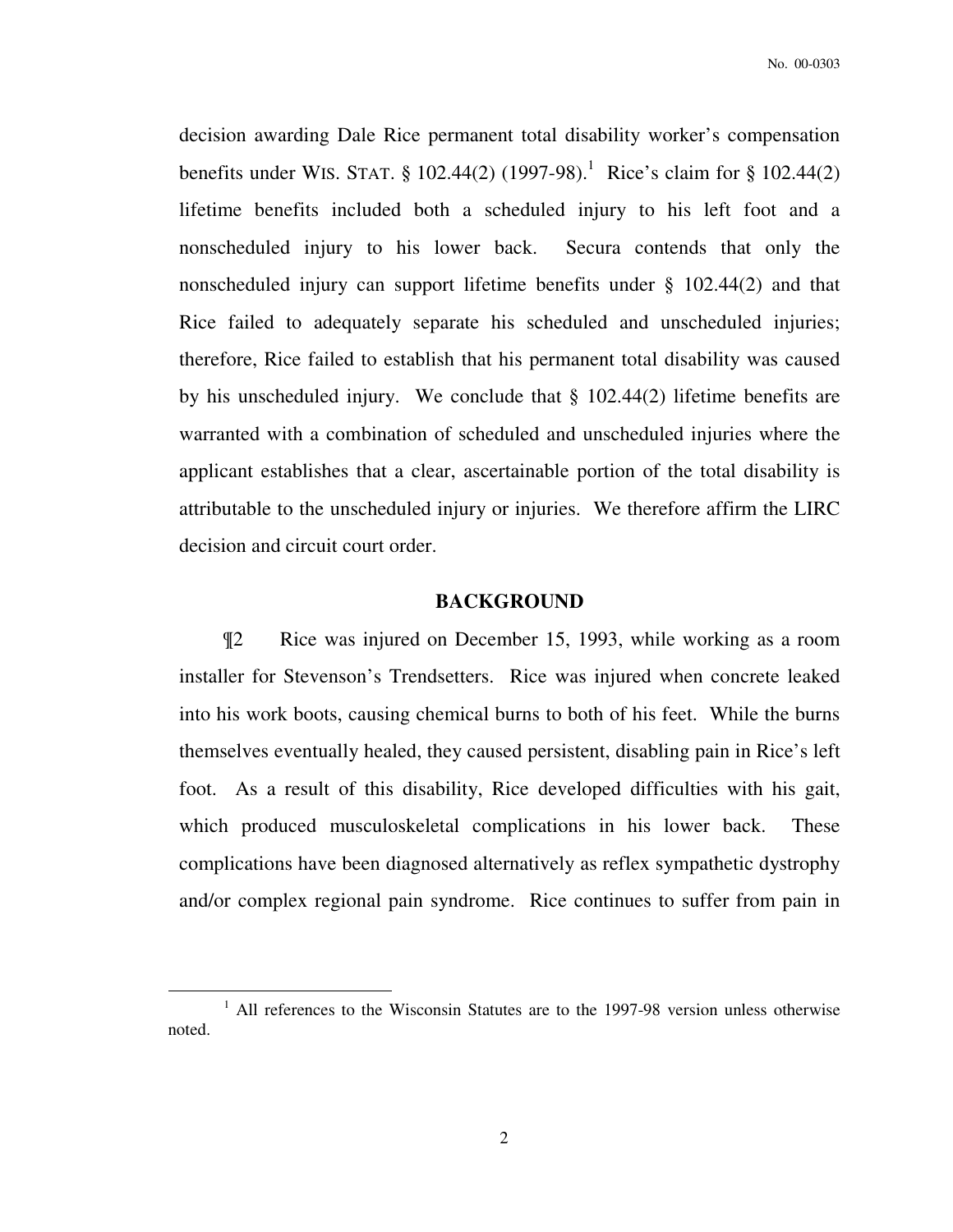his lower left extremity, low back and right shoulder, and experiences severe headaches.

¶3 Rice initially brought a claim for permanent partial disability benefits. It was found that Rice suffered from an 8% permanent partial disability because of the injury to his left foot and a 2% permanent partial disability because of the injury to his back. Rice then brought a claim for loss of earning capacity for permanent total disability under WIS. STAT. § 102.44(6). A hearing was held on March 25, 1998, and on July 10, 1998, an ALJ awarded Rice permanent and total disability benefits.

¶4 Secura appealed to LIRC. In a memorandum opinion issued on February 26, 1999, LIRC affirmed the findings and order of the ALJ. Secura appealed to the circuit court on March 23, 1999. The circuit court affirmed LIRC's decision in a written decision on November 29, 1999, and in an order on December 10, 1999. Secura appeals this order.

# **WORKER'S COMPENSATION FOR PERMANENT DISABILITY**

¶5 Wisconsin worker's compensation benefits are principally governed by the Worker's Compensation Act (the Act), which is administered by the Department of Workforce Development (DWD). *See Mireles v. LIRC*, 2000 WI 96, ¶6, 237 Wis. 2d 69, 613 N.W.2d 875. The Act appears in ch. 102 of the Wisconsin Statutes and sets forth an intricate formula for initiating worker's compensation benefits; the Act is designed to compensate workers injured in the course of their employment. *See Mireles*, 2000 WI 96 at ¶¶6-7. Benefits payable under the Act are categorized as either temporary disability benefits or permanent disability benefits. *See id*. at ¶7.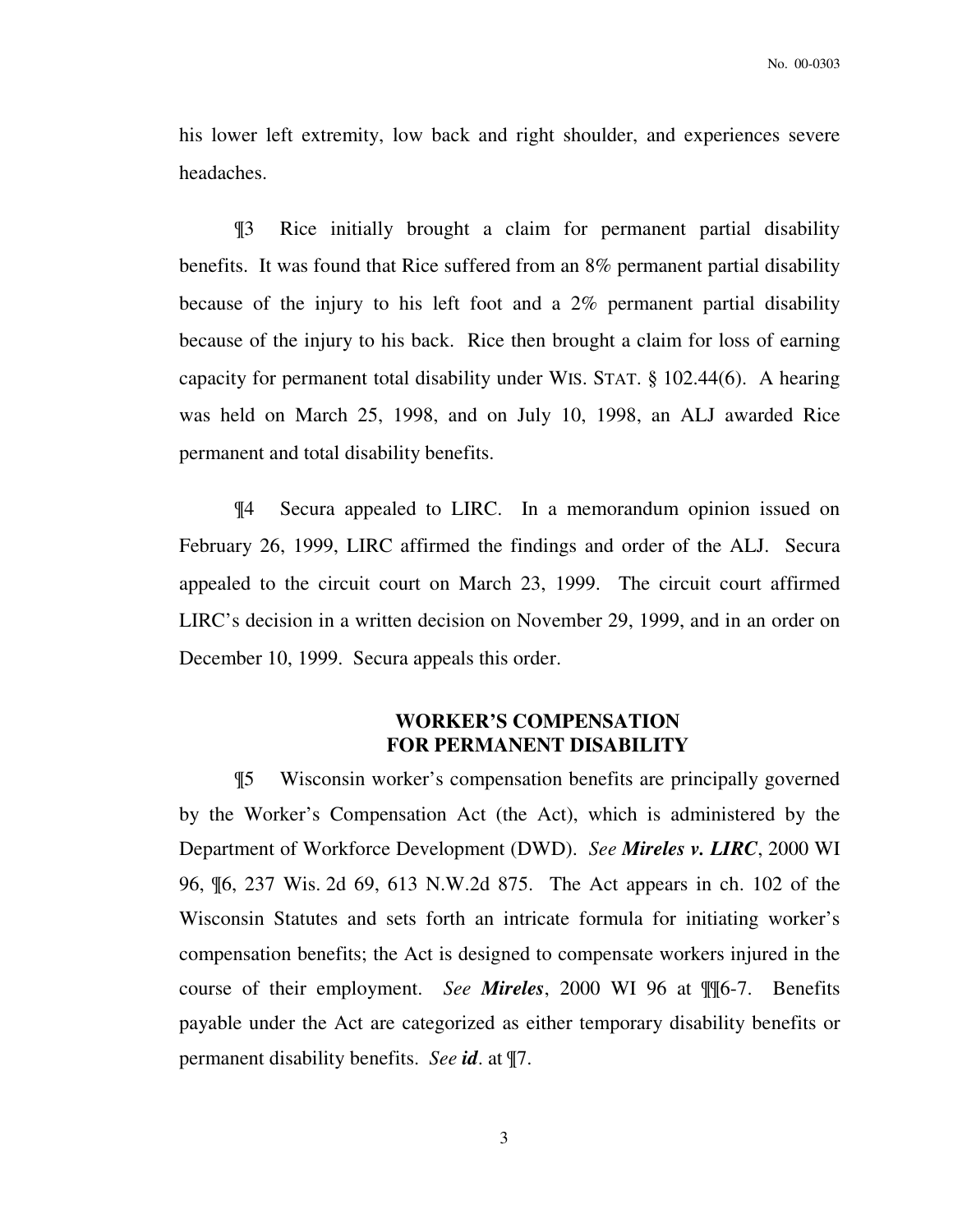¶6 Permanent disability benefits are divided into two separate categories: compensation for scheduled injuries and compensation for unscheduled injuries. *See id.* at ¶9. Scheduled injuries are set forth in WIS. STAT. § 102.52 and require the payment of benefits for a specific number of weeks as outlined in the statute. The schedules set forth in § 102.52 presume that a worker has lost an entire body part. *See Mireles*, 2000 WI 96 at ¶10. If a worker suffers a lesser injury, the worker is compensated based on how the injury compares to a complete loss of the body part. *See* WIS. STAT. § 102.55(3); *see also Mireles*, 2000 WI 96 at ¶10. WISCONSIN STAT. § 102.53 compels increases of awards for particular combinations of permanent disabilities. Scheduled injury benefits presumably include compensation for an injured worker's loss of earning capacity. *See Mireles*, 2000 WI 96 at ¶11.

¶7 Numerous injuries are not included in the statutory schedules. *See id.* at  $\llbracket 13$ . These unscheduled injuries, predominantly injuries to the torso and head as well as mental injuries, typically require a more individualized assessment than scheduled injuries. *See id*. Back injuries are considered unscheduled injuries. *See id*. Permanent total disability because of an unscheduled injury or injuries results in lifetime benefits. *See* WIS. STAT. § 102.44(2); *see also Mireles*, 2000 WI 96 at ¶¶14, 54.

¶8 With this as necessary background information, we now turn to the specifics of Secura's appeal.

#### **DISCUSSION**

¶9 WISCONSIN STAT. § 102.23 addresses judicial review of worker's compensation claims and states in relevant part:

4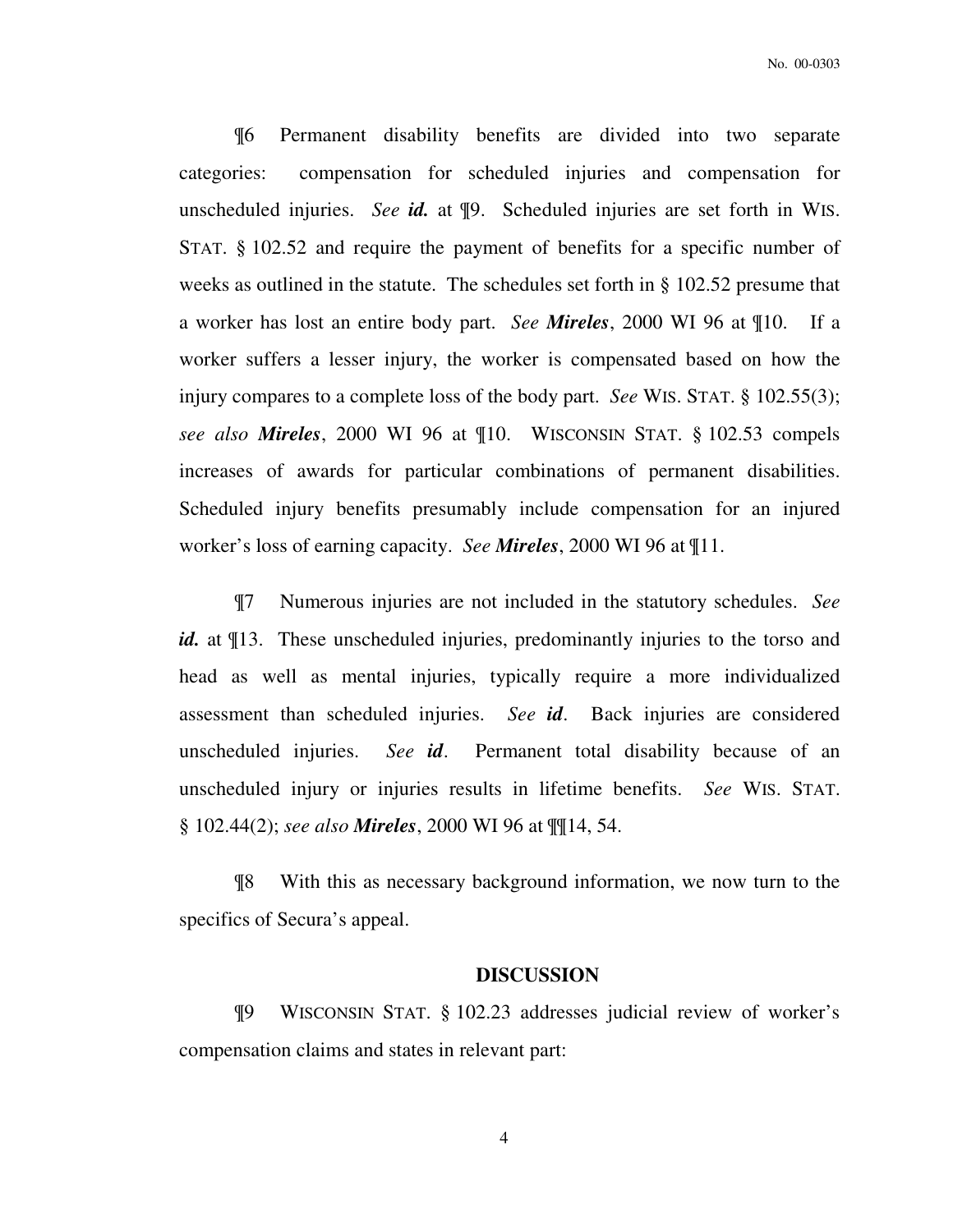**(1)**(a) The findings of fact made by the commission acting within its powers shall, in the absence of fraud, be conclusive. The order or award granting or denying compensation, either interlocutory or final, whether judgment has been rendered on it or not, is subject to review only as provided in this section and not under ch. 227 or s. 801.02....

 **(6)** If the commission's order or award depends on any fact found by the commission, the court shall not substitute its judgment for that of the commission as to the weight or credibility of the evidence on any finding of fact. The court may, however, set aside the commission's order or award and remand the case to the commission if the commission's order or award depends on any material and controverted finding of fact that is not supported by credible and substantial evidence.

....

¶10 This case requires the interpretation of WIS. STAT. § 102.44 as applied to a set of uncontested facts. "Where the statutory language is clear, no judicial rule of construction is permitted, and we must arrive at the intent of the legislature by giving the language [of the statute] its ordinary and accepted meaning." *Threshermens Mut. Ins. Co. v. Page*, 217 Wis. 2d 451, 458, 577 N.W.2d 335 (1998) (citation omitted). While the interpretation and application of statutes is normally a question of law for the courts, *see id.*, an equally important principle is deference that may be due to an administrative agency in recognition of the agency's expertise and experience. *See Barron Elec. Coop. v. PSC*, 212 Wis. 2d 752, 760, 569 N.W.2d 726 (Ct. App. 1997). The mid-level "due weight" deference is appropriate when the agency's expertise in interpreting a statute is no better than that of a court, but the agency does have knowledge and skill in the area, the legislature has charged the agency with the enforcement of the statute in question and the agency's interpretation is equally reasonable to any other interpretation. *See id.* at 762-63 (citations and footnote omitted). We are satisfied that due deference is appropriate here and agree with LIRC's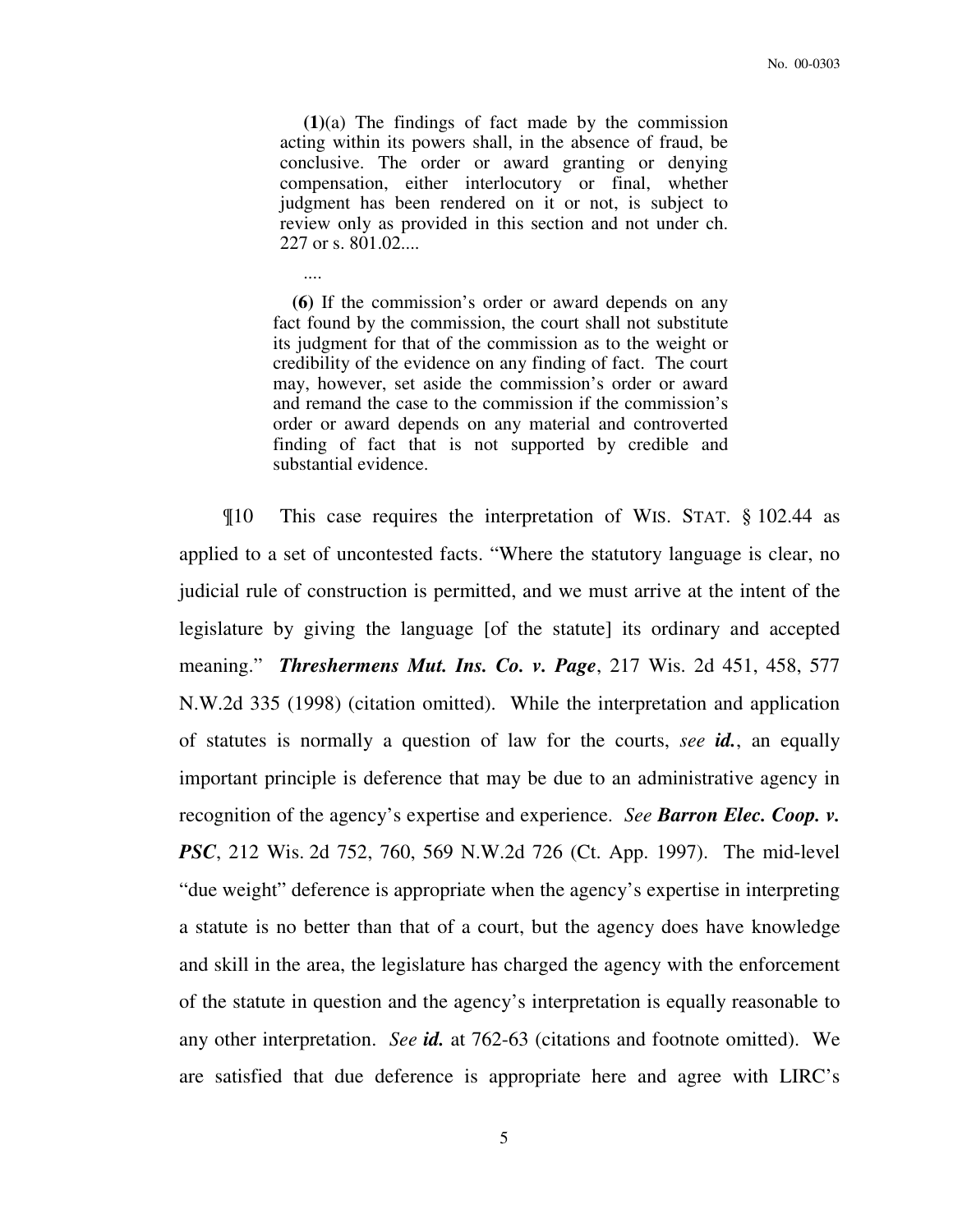interpretation of § 102.44 and the application of the statutory language to the known facts.

 ¶11 Rice seeks benefits based upon a combination of scheduled and unscheduled injuries under WIS. STAT. § 102.44(2), which grants lifetime benefits to workers who are permanently and totally disabled. The essence of Secura's argument on appeal attacks the sufficiency of the evidence supporting the award of § 102.44(2) benefits. Secura argues that the evidence fails to adequately distinguish between Rice's scheduled and nonscheduled injuries, and that the evidence fails to establish that Rice's nonscheduled injury caused his permanent and total disability. Secura further argues that Rice must dichotomize between scheduled and unscheduled injuries and must clearly demonstrate that the unscheduled injury alone prevents his return to work. Secura misunderstands the appropriate standard.

¶12 WISCONSIN STAT. § 102.44(2), the statute under which Rice seeks benefits, must be read in context with the rest of the Act. *See Mireles*, 2000 WI 96 at ¶56. WISCONSIN STAT. § 102.43, entitled "Weekly compensation schedule," provides directions about the payment of benefits and covers partial, temporary and permanent disabilities. Section 102.44 limits § 102.43; subsec. (2) of § 102.44 provides:

> In case of permanent total disability aggregate indemnity shall be weekly indemnity for the period that the employe may live. Total impairment for industrial use of both eyes, or the loss of both arms at or near the shoulder, or of both legs at or near the hip, or of one arm at the shoulder and one leg at the hip, constitutes permanent total disability. This enumeration is not exclusive, but in other cases the department shall find the facts.

Sec. 102.44(2).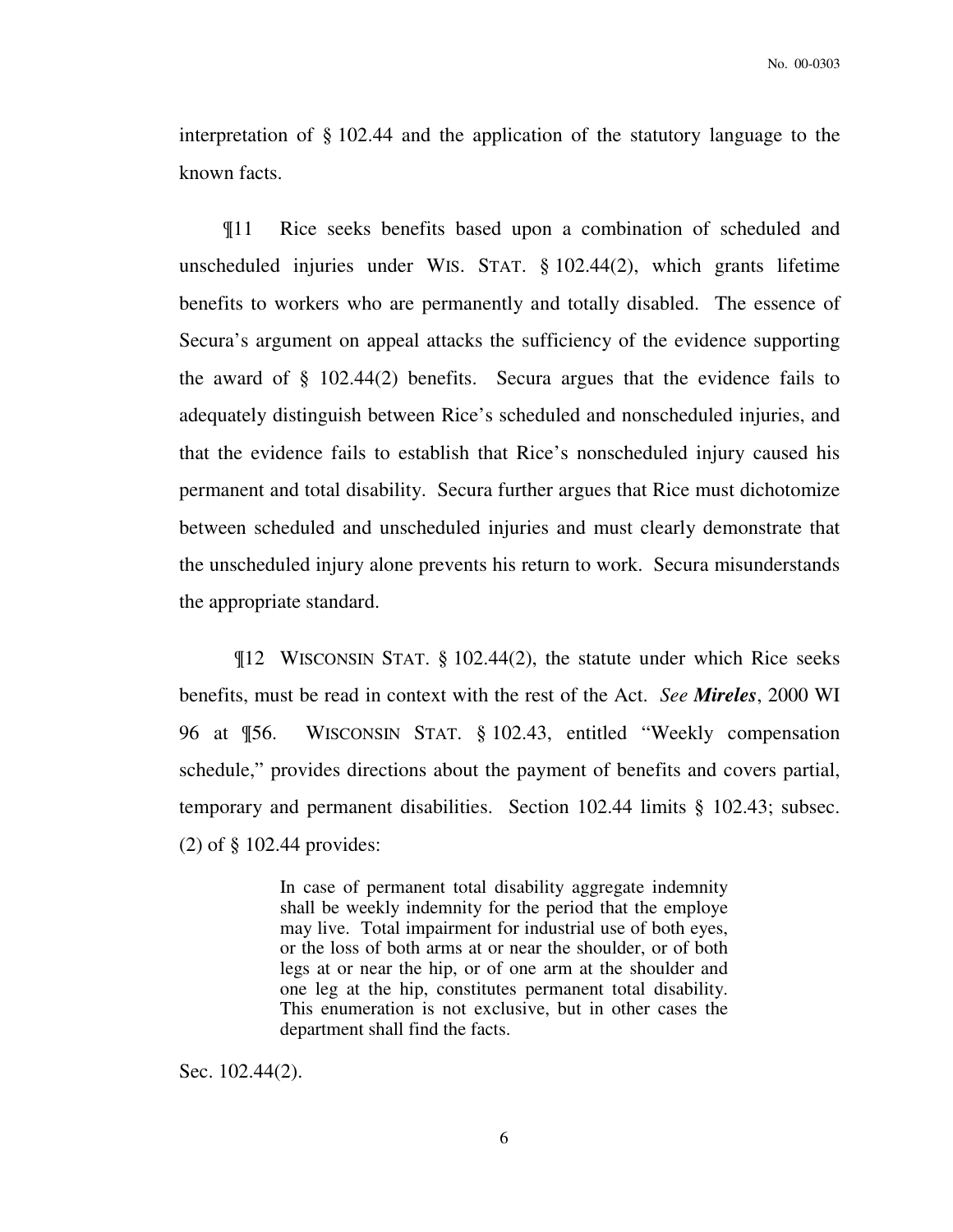No. 00-0303

¶13 WISCONSIN STAT. § 102.44(2) lists several combinations of scheduled injuries that constitute permanent total disability but also concludes: "This enumeration is not exclusive, *but in other cases* the department shall find the facts." *Id*. (emphasis added). In *Mireles*, the Wisconsin Supreme Court concluded that the "other cases" of permanent total disability could include a combination of scheduled and unscheduled injuries. *See Mireles*, 2000 WI 96 at ¶¶59, 71. Therefore, an applicant with both scheduled and unscheduled injuries can seek lifetime benefits under § 102.44(2).

¶14 WISCONSIN STAT. § 102.44(4) states that "[w]here the permanent disability is covered by ss. 102.52, 102.53 and 102.55, such sections shall govern ...." Therefore, WIS. STAT. §§ 102.52, 102.53 and 102.55 must be examined to determine if they govern an applicant's claim instead of § 102.44. *See Mireles*, 2000 WI 96 at ¶60.

¶15 WISCONSIN STAT. § 102.52 is the "Permanent partial disability schedule" and contains the full list of *scheduled* injuries. *See Mireles*, 2000 WI 96 at ¶60. A claim for permanent total disability with *unscheduled* injuries is not covered by § 102.52 because § 102.52 is for *scheduled* injuries. *See Mireles*, 2000 WI 96 at ¶60.

¶16 WISCONSIN STAT. § 102.53 relates to "Multiple injury variations." Its introductory clause begins: "In case an injury causes more than one permanent disability specified in ss. 102.44 (3), 102.52, and 102.55 .…" Section 102.53. Referenced WIS. STAT. § 102.44(3) pertains to permanent *partial* disability, not to *total* disability. *See Mireles*, 2000 WI 96 at ¶61. Both referenced WIS. STAT. §§ 102.52 and 102.55 deal exclusively with *scheduled*

7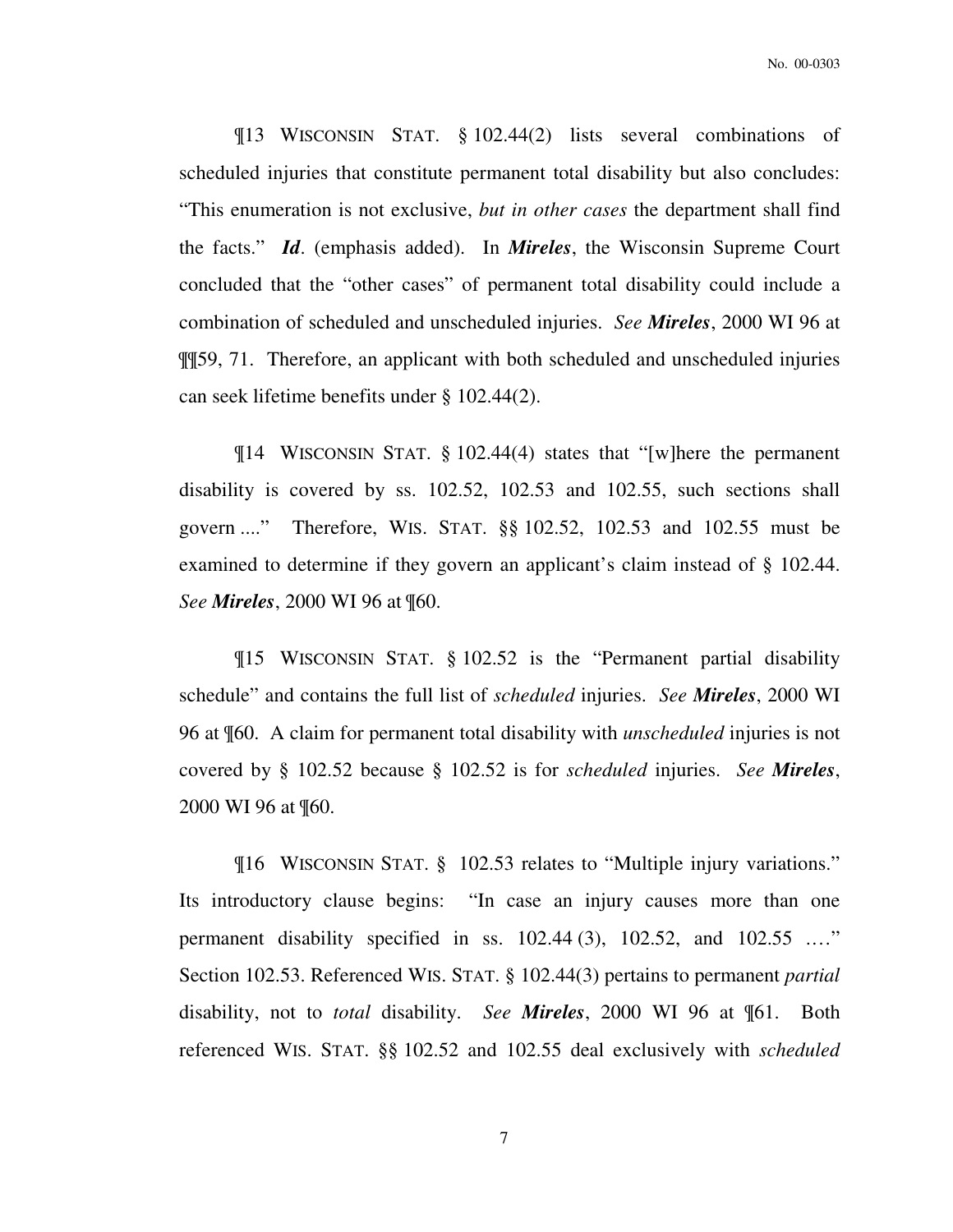injuries and combinations of *scheduled* injuries, not *unscheduled* injuries. *See Mireles*, 2000 WI 96 at ¶61.

¶17 Based on the foregoing analysis, the *Mireles* court concluded that WIS. STAT. §§ 102.52, 102.53 and 102.55 do not cover a claim for permanent total disability based upon a combination of scheduled and unscheduled injuries. *See Mireles*, 2000 WI 96 at ¶63. The court found that Mireles could qualify for permanent total disability benefits under WIS. STAT. § 102.44(2) based upon the combination of her scheduled and unscheduled injuries if she could prove such disability to DWD. *See Mireles*, 2000 WI 96 at ¶71. Here, we have a situation virtually identical to *Mireles*—an application for permanent total disability under § 102.44(2) based upon a combination of unscheduled and scheduled injuries. Consequently, we must arrive at the same conclusion for Rice.

¶18 Secura relies heavily on *Langhus v. LIRC*, 206 Wis. 2d 494, 557 N.W.2d 450 (Ct. App. 1996). *Langhus* does not support the arguments Secura submits to this court.

¶19 In *Langhus*, the applicant claimed permanent total disability based on back, legs and shoulder injuries. *See id.* at 497. LIRC denied Langhus's claim for permanent total disability benefits because he could not demonstrate what portion of his disability could be attributed to his unscheduled back injury. *See id.* at 507. The *Langhus* court noted that

> LIRC's interpretation does not preclude a claimant who can prove total disability, stemming from both scheduled and unscheduled injuries, from receiving lifetime benefits. Section 102.44(2), STATS., specifically provides that certain combinations of scheduled injuries are deemed to constitute permanent total disability. In other situations, DWD is directed to "find the facts." There is no reason, therefore, that a claimant with both scheduled and unscheduled injuries could not establish facts that would allow LIRC to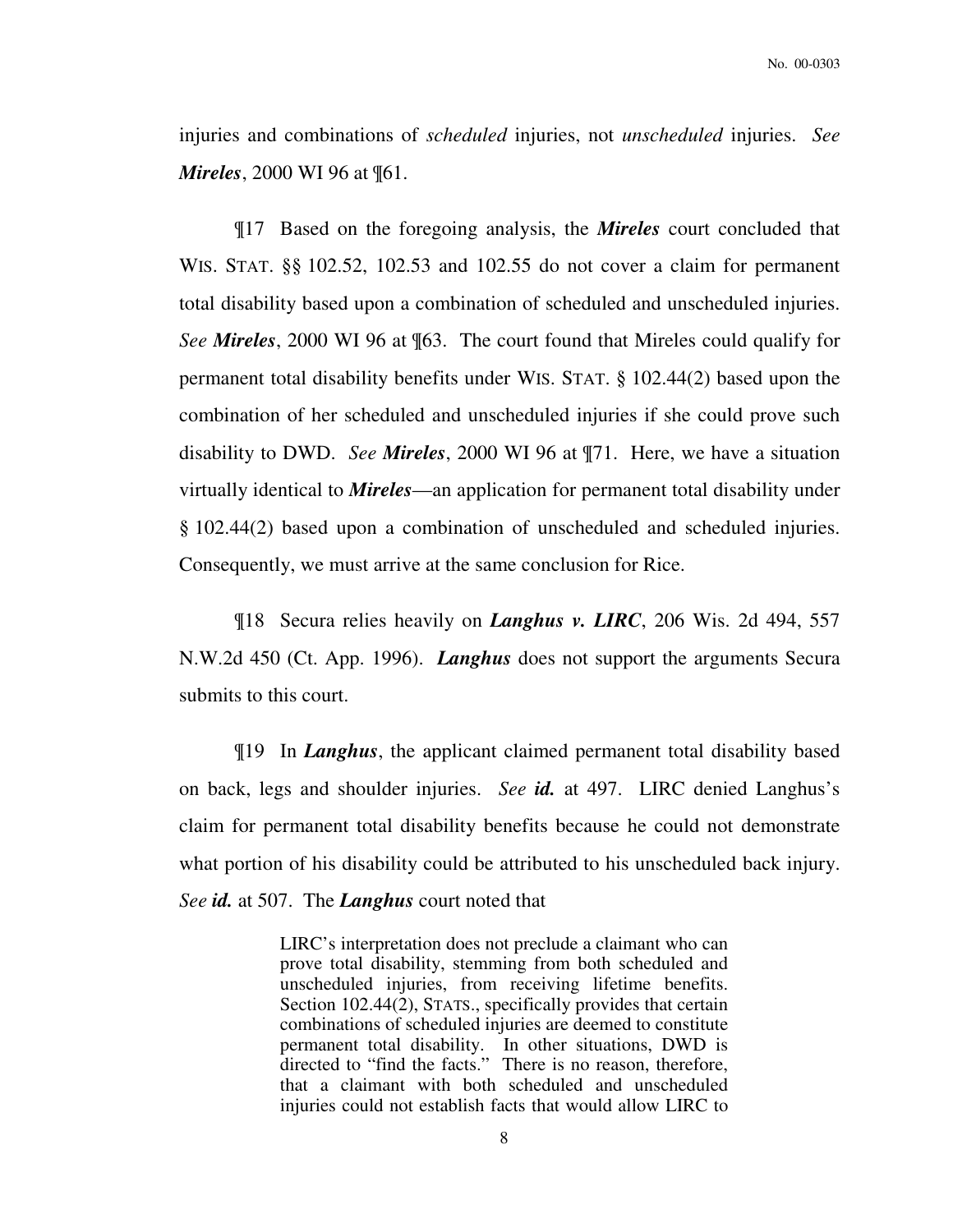award benefits for permanent total disability under § 102.44(2). The burden of making that showing, however, rests on the claimant.

*Id.* at 505-06 n.9.

¶20 *Langhus* was not overruled by *Mireles*, and, in fact, the *Mireles* court determined that it had reached the same conclusion as *Langhus*. *See Mireles*, 2000 WI 96 at ¶63. The *Mireles* court stated that in *Langhus*, "[p]resumably, LIRC wanted Langhus to show that his disability was caused in part by an unscheduled injury, so that compensation for loss of earning capacity was not awarded for an injury caused either significantly or wholly by a scheduled injury." *Mireles*, 2000 WI 96 at ¶68. The *Mireles* court noted that LIRC acted within its authority by placing the burden on the applicant to establish that an ascertainable portion of the total disability was attributable to an unscheduled injury. *See id*.

¶21 A review of the record here indicates that Rice has established that a clear, ascertainable portion of his injury is attributable to an unscheduled injury. The circuit court's well-reasoned and well-supported decision accurately sets forth the appropriate analysis and cites ample evidence of the debilitating effects of Rice's unscheduled injury.

¶22 Again, "[t]he findings of fact made by the commission acting within its powers shall ... be conclusive." WIS. STAT.  $\S 102.23(1)(a)$ . At the hearing before the ALJ, Dr. Jeffrey Fitzhum, Rice's doctor, discussed in detail the pain syndrome which affects Rice's entire body. Rice has been diagnosed with reflex sympathetic dystrophy and/or complex regional pain syndrome, a progressive disease characterized by pain out of proportion to the injury. According to Fitzhum, complex regional pain syndrome "involves the central nervous system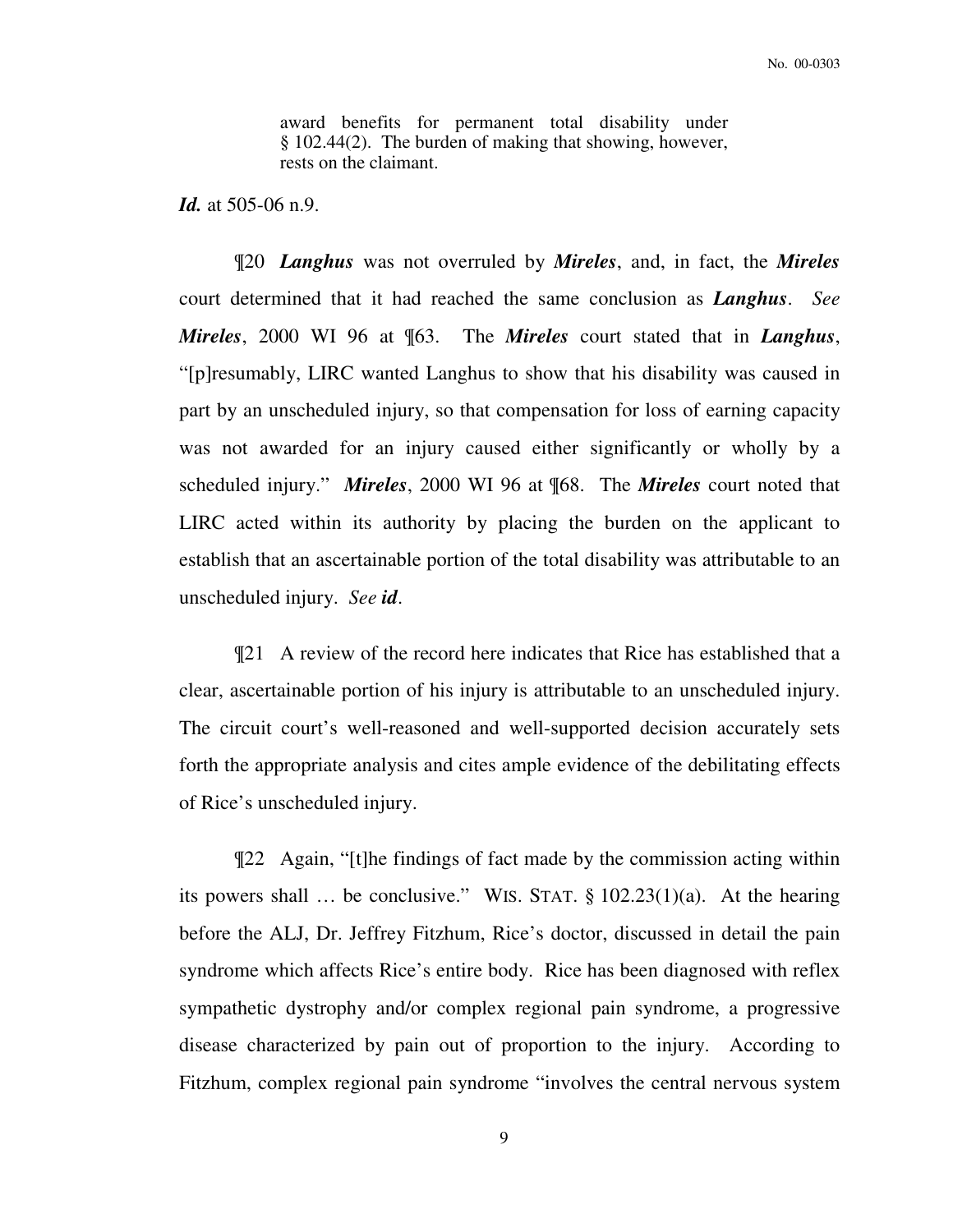and changes how the nervous system processes incoming information." Fitzhum testified that "[t]he most typical progression [of complex regional pain syndrome] is a proximal spread of symptoms with increasing distance from the original site of injury looking more and more like musculoskeletal complaints." The pain syndrome persists indefinitely. Fitzhum testified that this disease presents itself in Rice with foot pain, radiating into his back and neck. Rice's back problems are specifically concentrated in his "right greater trochanter and region of the gluteus medius," or his low back area. The lower back pain appears to be muscular in nature.Severe frontal and suboccipital headaches are also a persistent problem for Rice. Fitzhum testified that Rice's lower back problems resulted from his change in gait because of his inability to put weight on his left foot. Fitzhum testified that the entire pain complex disables Rice and causes low back pain; Fitzhum further testified that the back problem is "clearly related to a reasonable degree of medical probability to complex regional pain syndrome." Fitzhum also testified that Rice took substantial amounts of pain medication with side effects including sedation, constipation, nausea, itching and dizziness. Fitzhum stated that as a result of complex regional pain syndrome, Rice was physically restricted to perform no more than four hours per day of less than sedentary work**.** 

¶23 Fitzhum's testimony established that an ascertainable portion of Rice's injury is attributable to his unscheduled back injury. By adopting and upholding the findings of the ALJ, LIRC found Fitzhum's opinion to be both credible and substantial. Our role is to review the record to locate credible and substantial evidence that supports the commission's decision, not to weigh the opposing evidence. *See Vande Zande v. DILHR*, 70 Wis. 2d 1086, 1097, 236